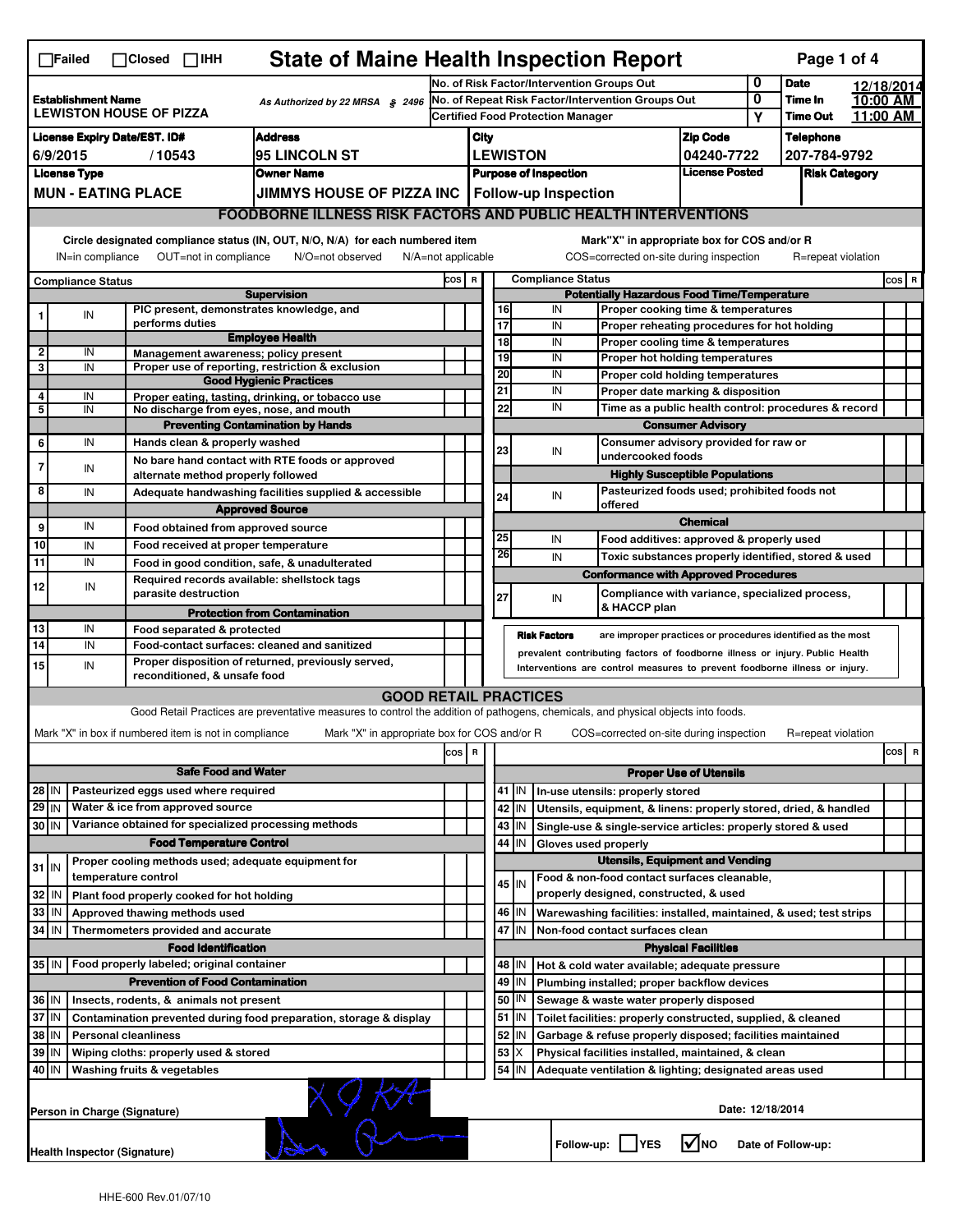|                                                                                             | Page 2 of 4 |  |                                 |                                  |  |  |  |  |  |  |  |
|---------------------------------------------------------------------------------------------|-------------|--|---------------------------------|----------------------------------|--|--|--|--|--|--|--|
| <b>Establishment Name</b><br><b>LEWISTON HOUSE OF PIZZA</b>                                 |             |  | As Authorized by 22 MRSA § 2496 | 12/18/2014<br>Date               |  |  |  |  |  |  |  |
| License Expiry Date/EST. ID#<br><b>Address</b><br><b>95 LINCOLN ST</b><br>6/9/2015<br>10543 |             |  | City / State<br><b>LEWISTON</b> | <b>Telephone</b><br>207-784-9792 |  |  |  |  |  |  |  |
| <b>Temperature Observations</b>                                                             |             |  |                                 |                                  |  |  |  |  |  |  |  |
| Location                                                                                    | Temperature |  |                                 | <b>Notes</b>                     |  |  |  |  |  |  |  |

|  | 110 plus |
|--|----------|
|  |          |
|  |          |



**Date: 12/18/2014**

**Health Inspector (Signature)**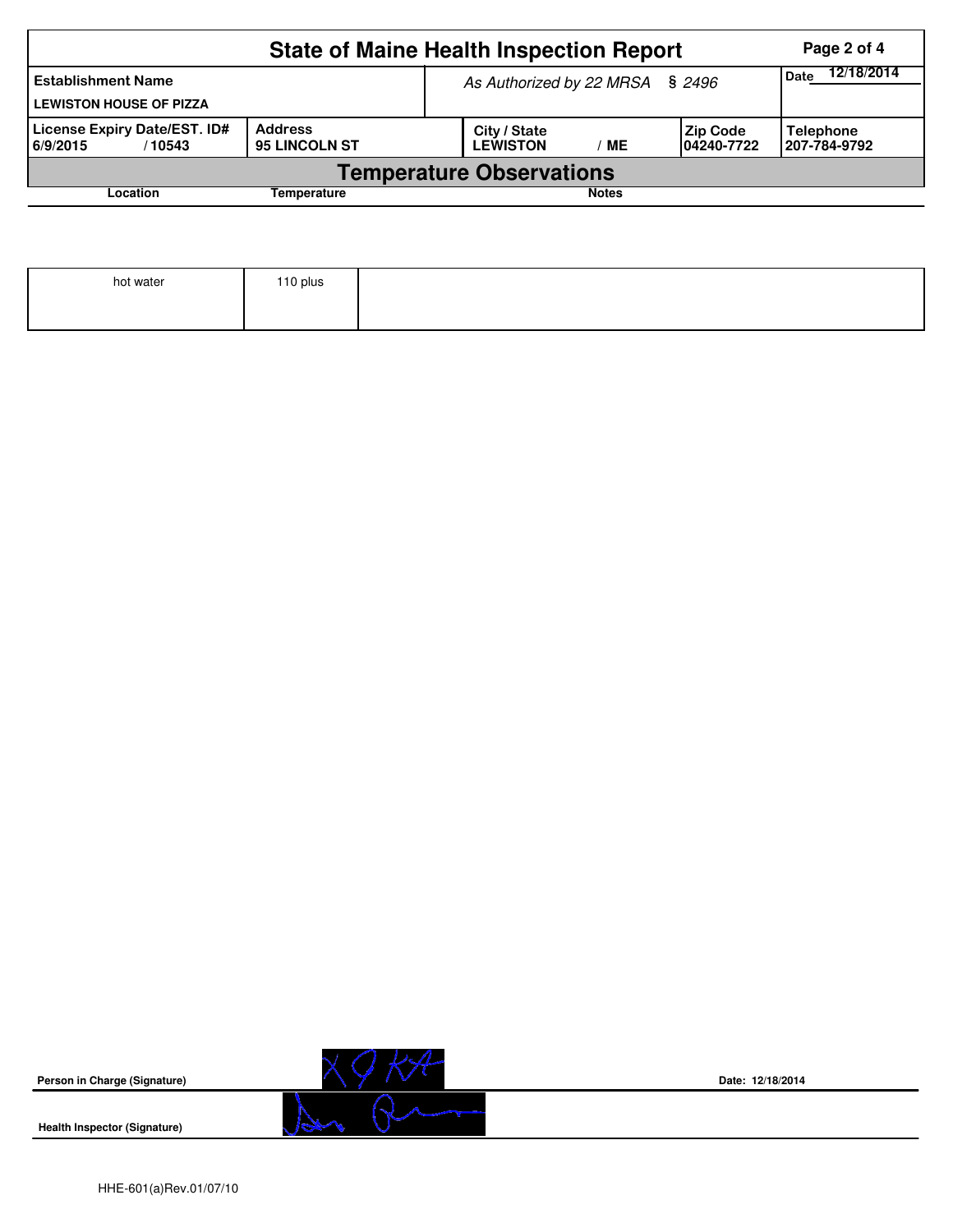| <b>State of Maine Health Inspection Report</b><br>Page 3 of 4                                                                                      |                                        |                                 |           |                               |  |  |  |  |  |  |  |
|----------------------------------------------------------------------------------------------------------------------------------------------------|----------------------------------------|---------------------------------|-----------|-------------------------------|--|--|--|--|--|--|--|
| 12/18/2014<br><b>Date</b><br><b>Establishment Name</b><br><b>LEWISTON HOUSE OF PIZZA</b>                                                           |                                        |                                 |           |                               |  |  |  |  |  |  |  |
| License Expiry Date/EST. ID#<br>6/9/2015<br>/10543                                                                                                 | <b>Address</b><br><b>95 LINCOLN ST</b> | City / State<br><b>LEWISTON</b> | <b>ME</b> | <b>Zip Code</b><br>04240-7722 |  |  |  |  |  |  |  |
| <b>Observations and Corrective Actions</b>                                                                                                         |                                        |                                 |           |                               |  |  |  |  |  |  |  |
| Violations cited in this report must be corrected within the time frames below, or as stated in sections<br>8-405.11 and 8-406.11 of the Food Code |                                        |                                 |           |                               |  |  |  |  |  |  |  |

53: 6-101.11.(A): N: Indoor surfaces are not properly constructed as to be smooth, durable, and easily cleanable or constructed of nonabsorbent material in areas of moisture.

INSPECTOR NOTES: walk-in cooler fllor and door gasket



**Date: 12/18/2014**

**Health Inspector (Signature)**